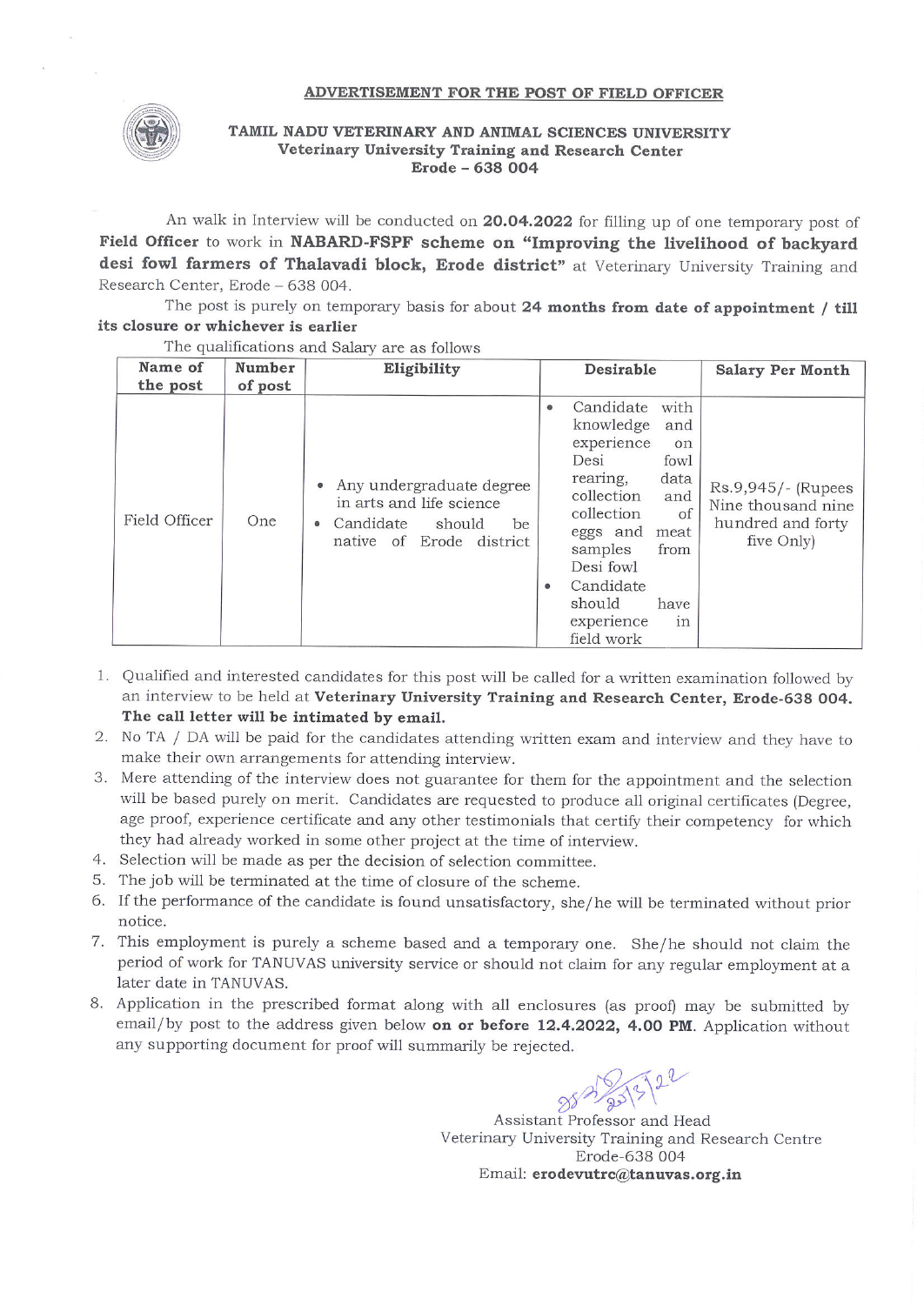## **Job Description**

Veterinary University Training and Research Centre, Erode has a NABARD-FSPF scheme on **"Improving the Livelihood of Backyard Desi Fowl farmers of Thalavadi block, Erode district".** The candidate will be working as **"Field Officer"** in the scheme. The candidate should have basic knowledge and experience in Desi fowl rearing, data collection, ability to work in rural villages and interacting with desi fowl farmers. The candidate has to visit different rural areas in and around **Thalavadi block** of Erode district for data collection and its compilation and other scheme related works assigned then and there by the PI of NABARD-FSPF Scheme, Veterinary University Training and Research Centre, Erode-638004.

 $7522$ 

**Assistant Professor 8" Head Vet** University Train:ng and Research Centre 306, Sathy Road, Veerappanchatram, Erode-638 004.